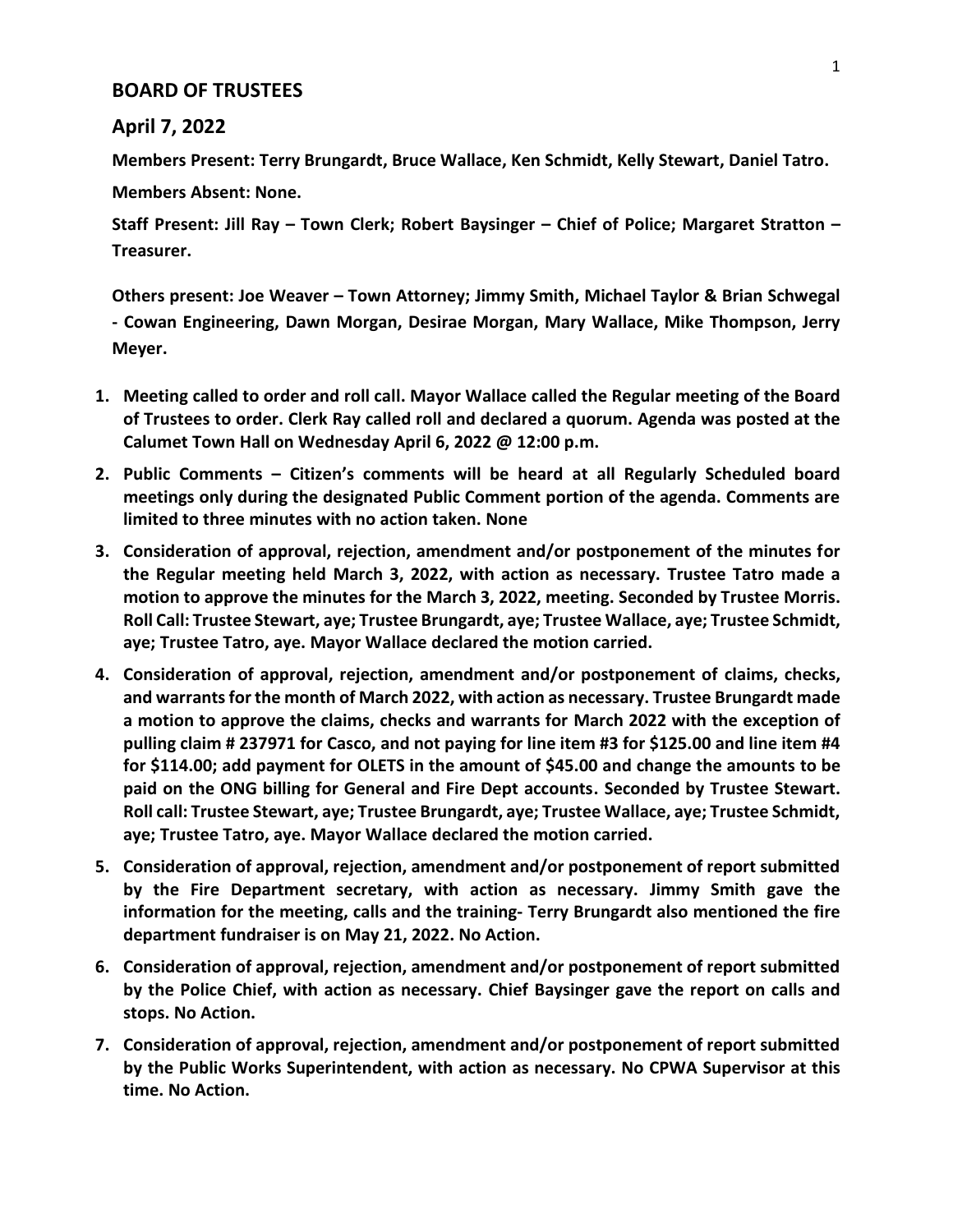- **8. Consideration of approval, rejection, amendment and/or postponement of the information received on the complaints against Firestone Trucking, with action as necessary. No Action.**
- **9. Consideration of approval, rejection, amendment and/or postponement of approval for Leave it to Beaver to start mowing and ask if the Board would want the cemetery sprayed with weed killer prior to the mow season, with action as necessary. No Action.**
- **10. Consideration of approval, rejection, amendment and/or postponement of the rate increase from OEMA for trash collection and disposal to be effective 07/01/2022, a decision if the Town of Calumet will be raising the rates to the residents in the same amount, with action as necessary. Trustee Tatro made a motion to raise the rates to residents the same amount of OEMA's rate increase to the Town of Calumet. Seconded by Trustee Brungardt. Roll call vote: Trustee Stewart, aye; Trustee Brungardt, aye; Trustee Wallace, aye; Trustee Schmidt, aye; Trustee Tatro, aye.**
- **11. Consideration of approval, rejection, amendment and/or postponement of designating a delegate and alternate delegate for the ACOG Board of directors and the Garber-Wellington Policy Committee, with action as necessary. Trustee Tatro made a motion to designate Terry Brungardt as the Delegate and Trustee Wallace as the Alternate Delegate for the ACOG Board of directors and the Garber-Wellington policy Committee. Seconded by Trustee Stewart. Roll call vote: Trustee Stewart, aye; Trustee Brungardt, aye; Trustee Wallace, aye; Trustee Schmidt, aye; Trustee Tatro, aye.**
- **12. . Consideration of approval, rejection, amendment and/or postponement of discussion granting the mayor authorization to begin the process of determining the possibility of annexation of land by the Town of Calumet. Trustee Tatro made a motion to grant the mayor authorization to begin the process of determining the possibility of annexation of land by the Town of Calumet. Seconded by Trustee Schmidt. Roll call vote: Trustee Stewart, aye; Trustee Brungardt, aye; Trustee Wallace, aye; Trustee Schmidt, aye; Trustee Tatro, aye.**
- **13. Consideration of approval, rejection, amendment and/or postponement of discussion concerning the establishment of a Public Safety Corridor as per the bill passed by the Oklahoma Senate, effective November 1st, 2021, with action as necessary. Including hiring of legal counsel to assist in preparation. No Action.**
- **14. Consideration of approval, rejection, amendment and/or postponement of entering into executive session for the purpose of thefollowing:**

**1. Discussion concerning employment, hiring, appointment, promotion, discipline or resignation of any salaried public officer or employee pursuant to 25 O.S. 307 B (1)**

**in reference to the following: evaluation of employee salaries with consideration of an increase, for the following employees:**

**a) Nicole Lawless b) Jill Ray c) Johnny Sanchez d) Robert Baysinger e) Jerry Goodwin**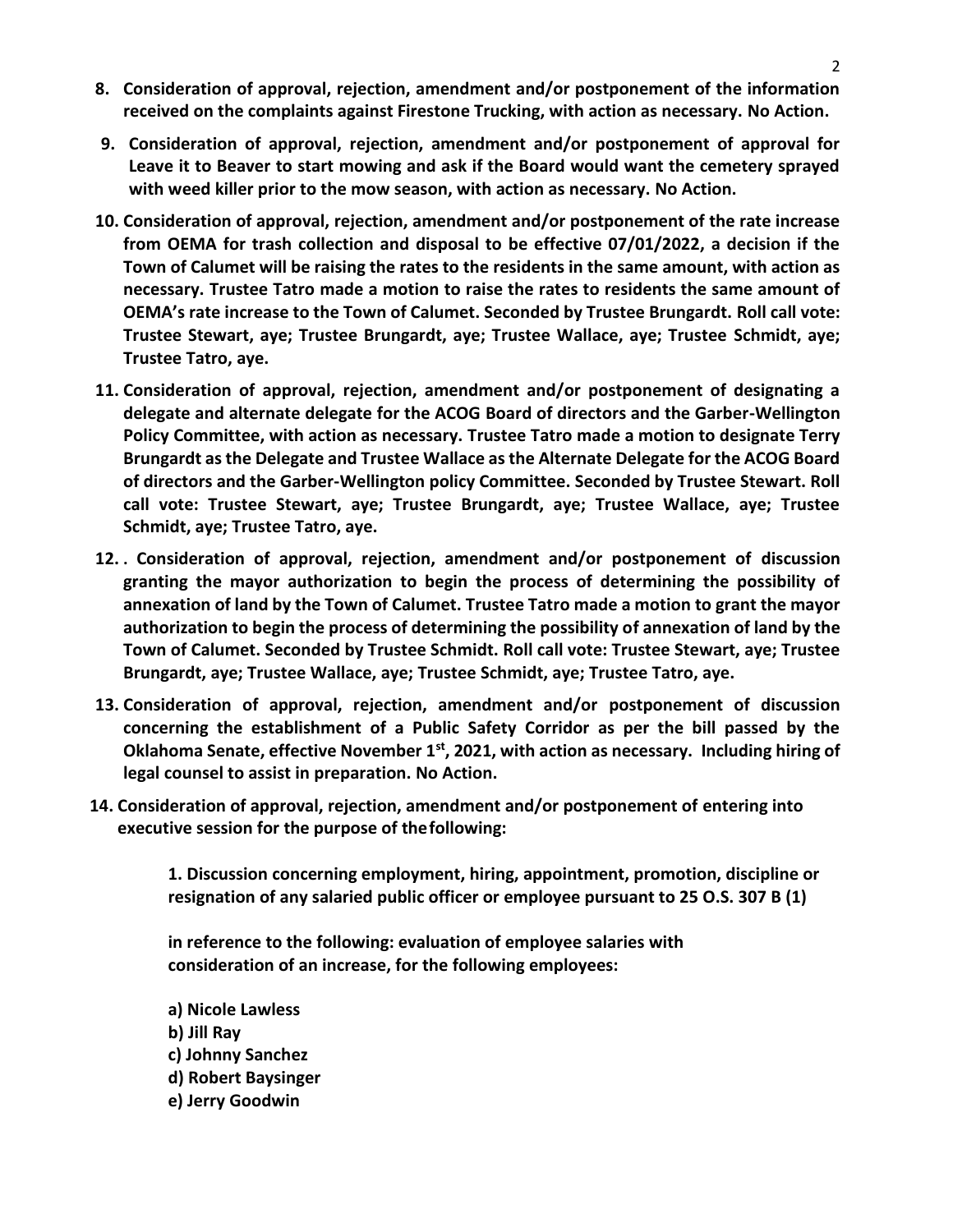**f) Margaret Stratton.**

**g) Discussion concerning accepting the resignation of Town Clerk/Court Clerk position from Jill Ray, also, to go forward with receiving applications for a Town Clerk/Court Clerk position, with action as necessary.**

**2. Discussion concerning the purchase or appraisal of the following described real property pursuant to 25 O, S. Section 307 B (3): The tract of land in the Town of Calumet, Oklahoma, lying north of Jiffy Trip and south of 107 S. Calumet Road.**

**Trustee Tatro made a motion to enter into executive session. Seconded by Trustee Brungardt**. **Roll call vote: Trustee Stewart, aye; Trustee Brungardt, aye; Trustee Wallace, aye; Trustee Schmidt, aye; Trustee Tatro, aye.**

- **15. Consideration of approval, rejection, amendment and/or postponement of reconvening into open session. Trustee Tatro made amotion to reconvene into open session. Seconded by Trustee Stewart. Roll call vote: Trustee Stewart, aye; Trustee Brungardt, aye; Trustee Wallace, aye; Trustee Schmidt, aye; Trustee Tatro, aye.**
- **16. Consideration of approval, rejection, amendment and/or postponement of taking action on the following:**

**1. Discussion concerning employment, hiring, appointment, promotion, discipline or resignation of any salaried public officer or employee pursuant to 25 O.S. 307 B (1)**

**in reference to the following: evaluation of employee salaries with consideration of an increase, for the following employees:**

- **a) Nicole Lawless**
- **b) Jill Ray**
- **c) Johnny Sanchez**
- **d) Robert Baysinger**
- **e) Jerry Goodwin**
- **f) Margaret Stratton.**

**g) Discussion concerning accepting the resignation of Town Clerk/Court Clerk position from Jill Ray, also, to go forward with receiving applications for a Town Clerk/Court Clerk position, with action as necessary.**

**2. Discussion concerning the purchase or appraisal of the following described real property pursuant to 25 O, S. Section 307 B (3): The tract of land in the Town of Calumet, Oklahoma, lying north of Jiffy Trip and south of 107 S. Calumet Road.**